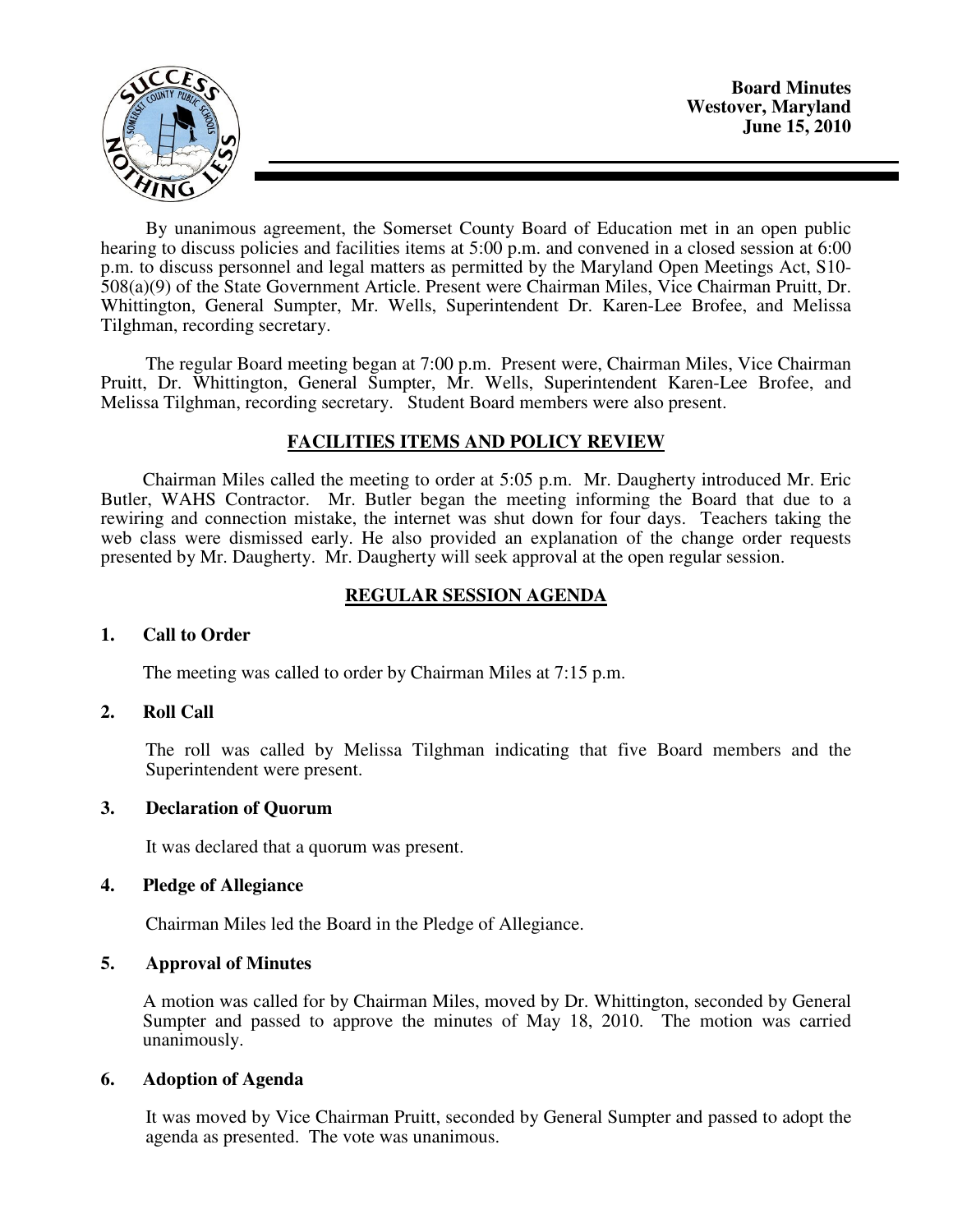# **7. Introduction of Student Board Members**

Mr. Elebash announced the names of the newly appointed Student Board Members.

# **8. Ewell School**

 Ms. Evans presented the Ewell School Report to the Board. There are 12 students and 6 staff members currently at Ewell. Of those 12 students 5 scored proficient on an Alternative MSa in the MSA's and 1 scored advanced. The one special education student also scored proficient. Ewell students had a trip to Washington, D.C. that went well. Students were given the opportunity to tour the Arlington Cemetery and visit the Capital. The Ewell students have been learning about Southern Korean countries and were later allowed to do even more research and create pastry dishes for a project. On this day students were also allowed to bring their Nintendo DS games. Ms. Evans provided educational games for the students and was given good feedback from the students and parents. Ms. Evans ended her presentation by thanking the Board for the opportunity to report about the school and keeping the school open.

# **9. Recognition of Art Award**

Laura Perry, GES Art Teacher introduced the GES student who received state recognition for winning the Economic Art Award. The piece of art will be put into the State Art Book. The Board presented the student with a Book on the Environment to thank her for her outstanding achievement.

## **10. United Way Plaques**

Mr. Bloodsworth introduced Mr. Reid, United Way Representative. Greenwood Elementary was the top contributor this year. The school system had a 7% participation increase. Mr. Reed thanked everyone for their contributions.

Crisfield Academy and High School received a Governor of Maryland's Operation Haiti Certificate for their contributions to Haiti. The Board commended Ms. Ward, staff and students of Crisfield Academy and High School.

## **11. Public Participation**

There was no public participation.

# **12. A. Human Resources**

# **Approval of Job Descriptions**

It was moved by Dr. Whittington, seconded by Vice Chairman Pruitt and passed to approve the revision of the PC Technician, the Instructional Facilitator, and the Voyager Teacher's job descriptions. The vote was unanimous with all Board members in agreement.

# **B. Facilities**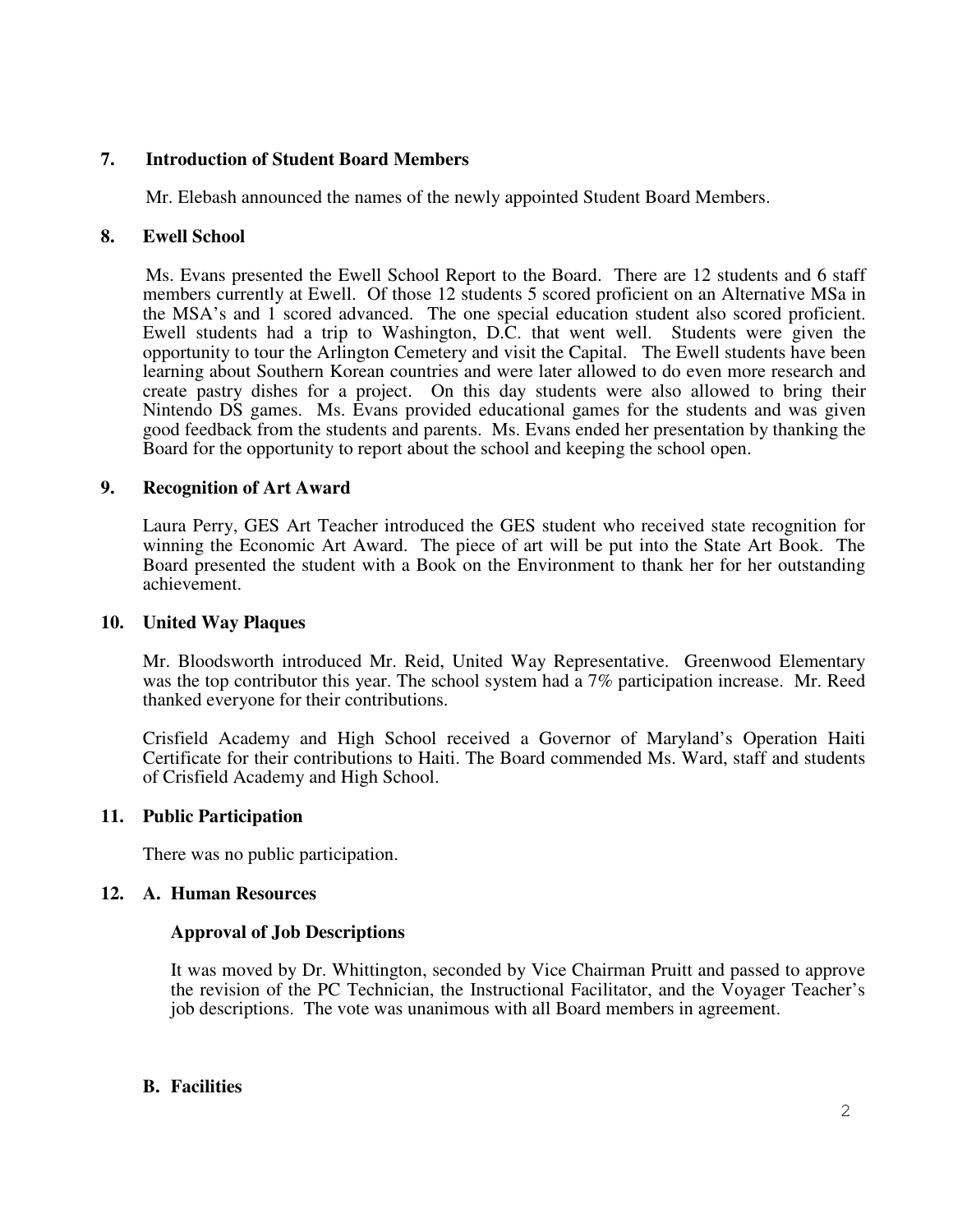## **Change Order Requests**

It was moved by General Sumpter, seconded by Dr. Whittington, and passed to approve the following Change Order Requests presented by Mr. Daugherty: 1) Furnish and install auditorium underdrain and install temporary sump to relieve the underground water pressure in the auditorium; 2) Furnish and install all material, equipment, labor as to perform the work as shown on the revised terrazzo pattern dated December 12, 2009; 3) Re-Install the sprinkler riser pipe for the gymnasium to the backside of the wall as originally installed, and 3) Furnish and install all revisions to door frames, hardwares, and doors. The vote was unanimous.

## **Educational Facilities Master Plan**

A motion was called for by Chairman Miles, moved by Dr. Whittington, seconded by Vice Chairman Pruitt, and passed to approve Mr. Daugherty's Educational Facilities Master Plan. The vote was unanimous.

## **13. New Business**

## **A. Finance**

### **Monthly Finance Report**

Ms. Miller presented the Monthly Finance report to Board. The Board members thanked her for the report. Dr. Whittington questioned the fixed charge deficit which Ms. Miller addressed.

#### **Food Service Report**

Ms. Miller presented the Food Service report to the Board and informed the Board that the deficit of the food service budget continues to increase.

#### **Category Transfers**

It was moved by Vice Chairman Pruitt, seconded by Dr. Whittington and passed to approve Ms. Miller's category transfer request. The vote was unanimous.

#### **Policy #300-15, Record Retention – Financial Documents**

Ms. Miller expressed her concern about the space issue and would like to create a policy outlining the length of time records should be kept at the Central Office. The Board agreed that a policy should be put into place. Dr. Whittington expressed concern of the lost school records of African American students in Crisfield.

#### **B. Instruction**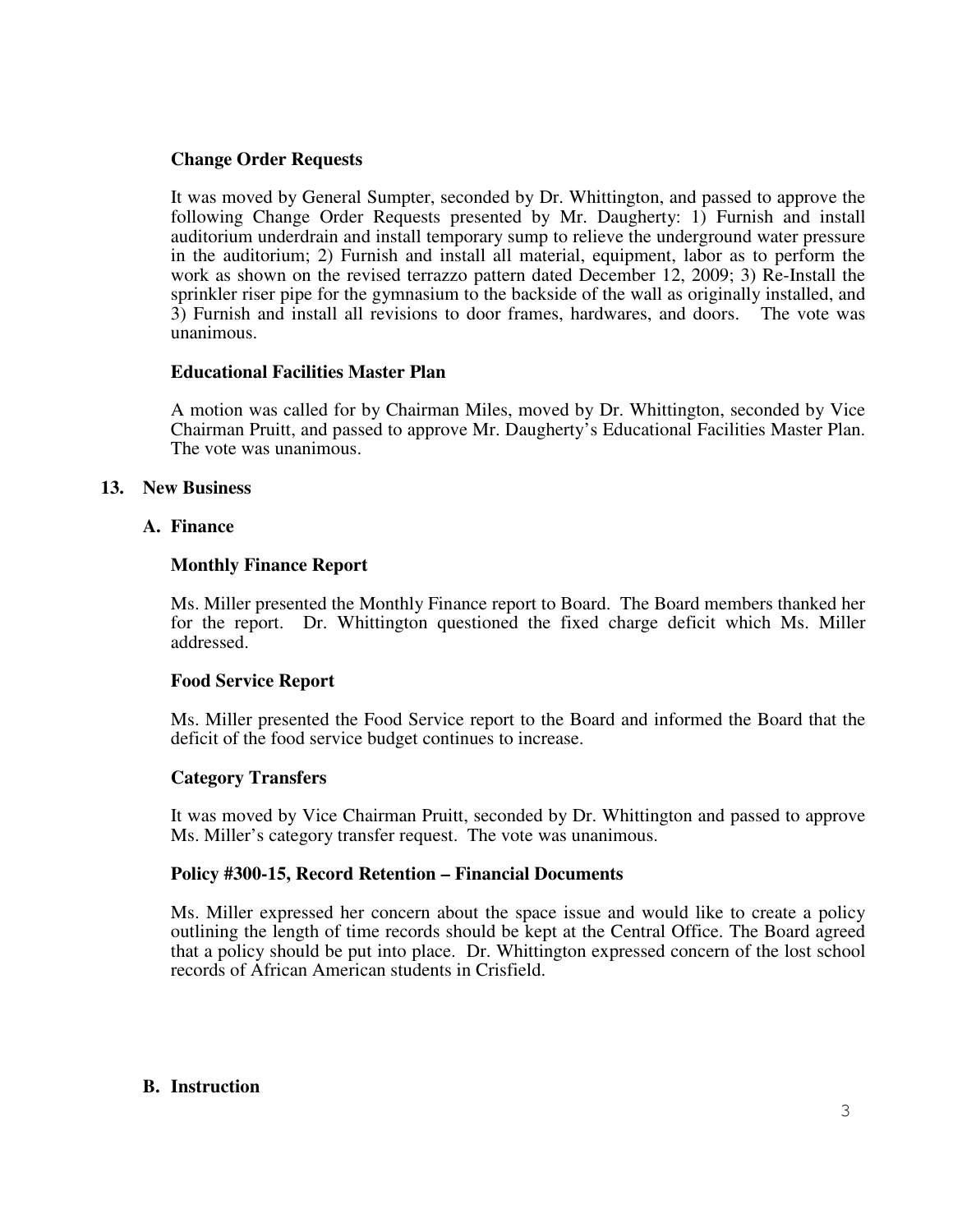#### **Summary Comments on 2009-2010**

Mr. Bloodsworth reported that one senior did not graduate due to an incomplete credit, there were five dropouts. He reported that when students get to the 9<sup>th</sup> and  $10<sup>th</sup>$  grades this is where some students begin to lose focus and dropout.

## **Summer Programs**

The Adventurers Program and the Voyager Program are being offered this summer with lunch being open to all students. There are several professional development workshops being offered in Technology, Special Education, Migrant, and Principals Academy (Aspiring) Workshops. Mr. Bloodsworth provided a brief description of the STEM Program and the current STEM Project which includes following the effects of storm water runoff.

Dr. Whittington voiced concern that everyone interested in attending the Aspiring Administrative Workshop should be informed and given the opportunity to attend.

## **Out of County Field Trip Requests**

It was moved by Vice Chairman Pruitt, seconded by Dr. Whittington, and passed to approve Mr. Bloodsworth's requests to allow the Crisfield High School AP English Class to attend a two day Book Festival in Baltimore. Students will study the writings of Edgar Allen Poe and engage in authentic learning of the quality of writing and reading standards. They will be given the opportunity to interact with regional and national writers. The vote was unanimous.

## **2010-2011 School Calendar Revisions**

Mr. Bloodsworth presented the Board with revisions to the 2010-2011 school calendar.

## **Middle States Accreditation**

Middle States accreditation is a non-governed, non profit organization. There are twelve standards for admission in which the Superintendent explained. Accreditation is very intense and time consuming for the visiting commission. The cost to be a member is \$2,000 annually. Several years ago Somerset recognized that Maryland's Master Plan process and Annual Update requirements and reviews were actually a much more rigorous self study and public report than the Middle States. Principals and staff simply could not do both in the year that Middle States would occur. Middle States mentorships was dropped. In a quick review of the categories of Middle States, it appears that all are covered and at a more specific and intense level then Middle States. The Superintendent requests the Board's direction on reassuming Middle State accreditation and informed the Board that she will research the stigma of non accreditation to see if it will have an impact on Somerset County Public Schools graduates. Dr. Whittington and General Sumpter suggested the accreditation status be checked on the surrounding counties. Dr. Whittington encouraged the staff, community, and parents to speak positive about SCPS when they had good experiences.

## **C. Out of County School Request**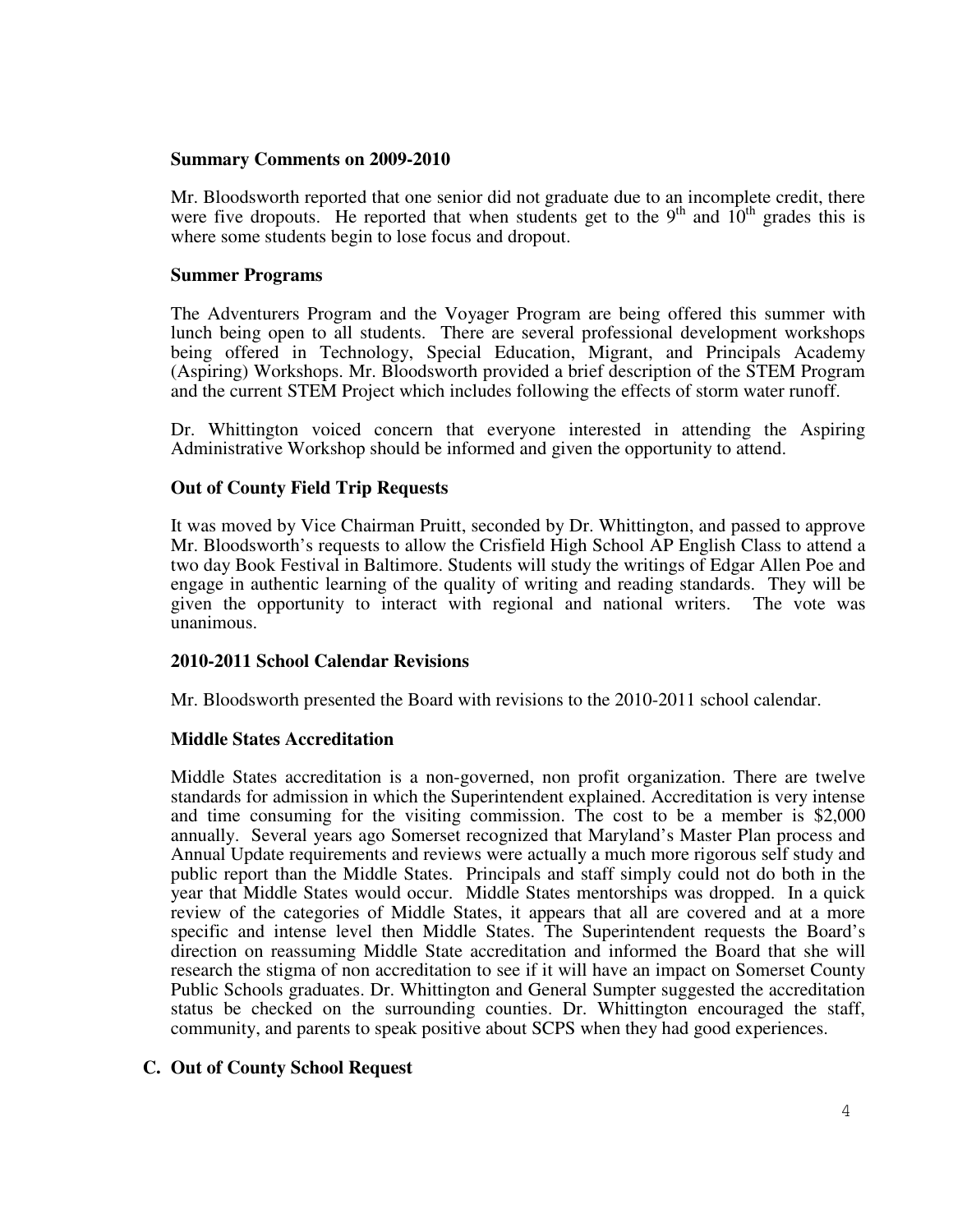It was moved by Vice Chairman Pruitt, seconded by Dr. Whittington, and passed to grant the approval of the out of county student request. The vote was unanimous.

### **D. Facilities**

#### **Request to Train Substitute School Bus Driver**

It was moved by Dr. Whittington, seconded by Mr. Wells, and passed to approve the training of Andre' Riley as a substitute school bus driver. The vote was unanimous.

#### **Transportation Policy #200-18**

Mr. Daugherty presented Policy #200-18, Transportation Policy for the Board's review and study. The Board will vote at the next Board meeting.

#### **E. Human Resources**

### **Review and Study of Revised Job Descriptions**

Mr. Lawson presented the Maintenance Courier/Custodial Trainer's revised job description for the Board's review and study.

#### **New Hire, Retires, and Resignations**

A motion was called for by Chairman Miles, moved by Mr. Wells, seconded by General Sumpter and passed to approve Mr. Lawson's Human Resources report. The motion was carried unanimously.

**Retirees:** Virginia Bailey, Vivian Blakelock, Jane Field, Julie Kilpatrick, Chris Kneipp, Anne Knight, Cindy Lawson, Ella Mack, James Mumford, Phillip Rayfield, Lestor Rose, Susan Stuckey, Darlene Wilson, Dorothy Wise; **Resignations:** Andrew Todd, Rita Carton, George Holmes; **New Hires:** Hanna Breland

Mr. Lawson informed the Board that SCPS has retained 100% of elementary teachers.

#### **Out of State Travel**

There was no out of state travel to report.

#### **F. Board Management Items**

The Superintendent requested the Board's opinions on the reorganization of the meeting agenda, annual focus on school reports, and parent involvement at the Board meetings. The Board agreed to discuss these items in an open work session.